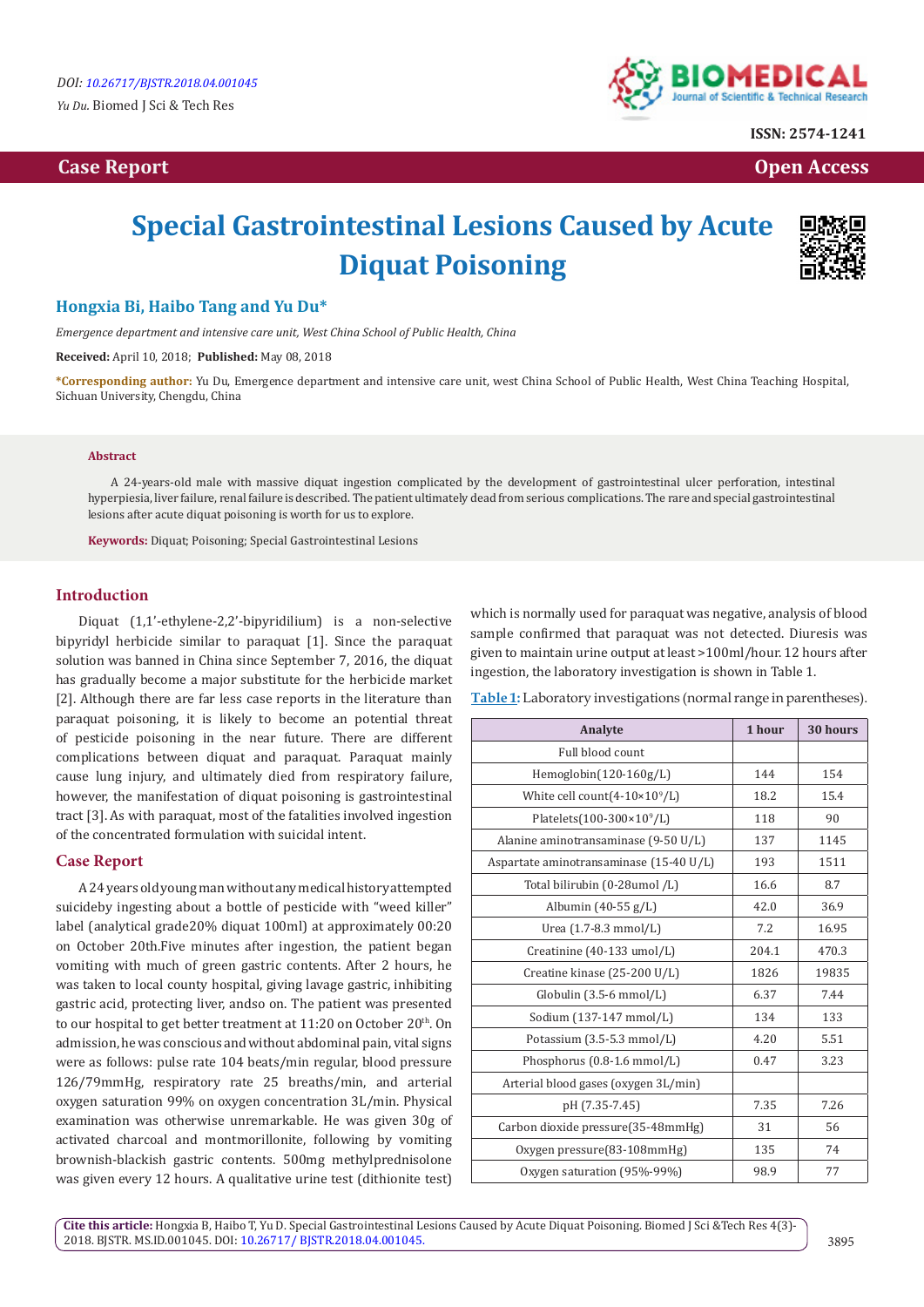He was started hemoperfusion with 2 hours to eliminate toxin at 12:50 on October 20<sup>th</sup>. After finished hemoperfusion, the patient began to disorderly speak, but hadn't normally behavior and nonconsciousness. The patient has finished second hemoperfusion at 23:50 on October 20<sup>th</sup>, his general deteriorated. He became agitated and pulled out femoral vein catheter by himself. He felt abdominal pain, bowels couldn't be moved. Abdomen examination was swelling, muscle tension rising, and total abdominal tenderness, bowel sounds weaken. Chest examination was normal. Taken for intestinal obstruction, the patient was given parenteral diazepam, forbidden eat and drink. But the patient was still very agitated, refused to arrange stomach tube. Vital signs showed blood pressure 114/63mmHg, radial pulse 96 beats/min, and respiratory rate 20 beats/min. Chest radiography showed ill defended bilateral lung changes of possible infection (Figure 1). Abdomen radiography showed that much of gas deposited in the esophageal, stomach, intestinal, liver, pancreas, and right groin area (Figure 1).



**Figure 1:** AB=Bilateral pulmonary multiple nodular change, probable infection. C,D= stomach, intestinal, liver, pancreas and renal multiple pneumatosis.

After 2 hours with above therapy, the patients became much more agitated and nonconscious, with nausea, vomiting, shortness of breath. Abdominal muscle tension was too higher than before to touch, with intestinal sound disappeared. 30 hours after ingestion, laboratory investigations are shown in Table 1. His renal and liver function continued to deteriorate, blood gases deteriorated shadowing in both lung fields and renal function. After repeated account with his family members, his parents decided to give up all therapy, including endotracheal intubation and blood purification. At 11:05 on October 21<sup>th</sup>, the patient's state continued to deteriorate, vomited a lot of green gastric contents, lost consciousness, blood pressure decreased to 50/23mmHg, and oxygen saturation 87%. Because his patients have given up all therapy, the doctor did not give drugs and mechanical ventilation, the patient dead ultimately at 11:30 on October 21<sup>th</sup>.

#### **Discussion**

Paraquat and diquat are bipyridyl herbicides, which them are inactivated by adsorption to clay material in the soil [4]. Due to the severely toxicity, the paraquat solution had been prohibited to manufacture and sales in china since July 1,2016. But as agricultural country, many factories use diquat instead of paraquat to production. Unlike paraquat, diquat is not selectively concentrated in the lung and is not known to directly cause pulmonary fibrosis [5].

With an oral LD50 of 231mg/kg in rats [6], diquat is a potent redox cycler and is converted to a free radical which in reaction with molecular oxygen, generates superoxide anions and subsequently other redox products.These products can induce lipid peroxidation in cell membranes, and cause cell death. Another contributing factor of toxicity is the depletion of nicotinamide adenine dinucleotide phosphate with bound hydrogen ion (NADPH) [1,6].

A large number of paraquat poisonings have been reported, while the number of reported diquat poisonings is comparatively small. In mild and moderate to severe poisoning, the clinic manifestation of diquat is essentially the similar to paraquat, difference in pulmonary fibrosis and refractory hypoxemia of paraquat poisoning. However, the clinical manifestation of this patient is relatively rare, for fulminant poisoning, massive intestinal fluid loss, hypovolemic shock, gastrointestinal ulcers, especially perforation causing from intestinal high pressure in diquat poisoning. As the patient, few hours after ingestion, he began to appear apparent abdominal distension, vomiting, symptoms of ileus, CT scan-abdomen shown multiple organs pneumatosis. Previous reports, abdominal imaging diquat-induced almost be reported due to serious illness. In our report, the accumulation of multiple organs in the abdominal cavity was caused by gastrointestinal mucosal injury, which leads to the entry of gas into the organs through the portal vein system. This may be different from paraquat poisoning. There is not show severe chemical injury in the lung of this patient, however, the above gastrointestinal change caused by the strong corrosion effect of diquat is one of the leading causes of death. So far, there is no specific antidote to the treatment of diquat poisoning, mostly treatment principle is more reference to paraquat poisoning, with preventing absorption and enhanced elimination.

Gastric lavage, the use of activated charcoal and mannitol have been advocated as an early treatment to reduce absorption. Because of massive intestinal fluid loss, lots of liquid should be inputted to maintain enough blood vessel capacity and renal perfusion, particularly when treatment is delayed [1,7]. Due to toxin-induced gastrointestinal mucosal erosion, intestinal obstruction usually happens, so patient once feel abdominal distention, gastrointestinal decompression would better be given early. For our patient, because of ingesting larger doses of diquat, and its corrosive action to mucosa, gastrointestinal decompression failed, ultimately, the patient died of hypovolemic shock due to massive gastrointestinal fluid loss. As with paraquat, hemoperfusion should be given as soon as possible, although the effect is not definite so far. Hemodialysis was found to be ineffective in removing diquat from the circulation [8]. When occurring renal failure, continuous renal replacement therapy may be effective to help toxins excreted and maintain the electrolyte balance.

As with paraquat poisoning, mortality of diquat-induced is quietly high, depending on ingesting dose, admission time, properly treatment. We look forward to more research on the mechanism and specific treatment of the diquat poisoning. In addition,toxic